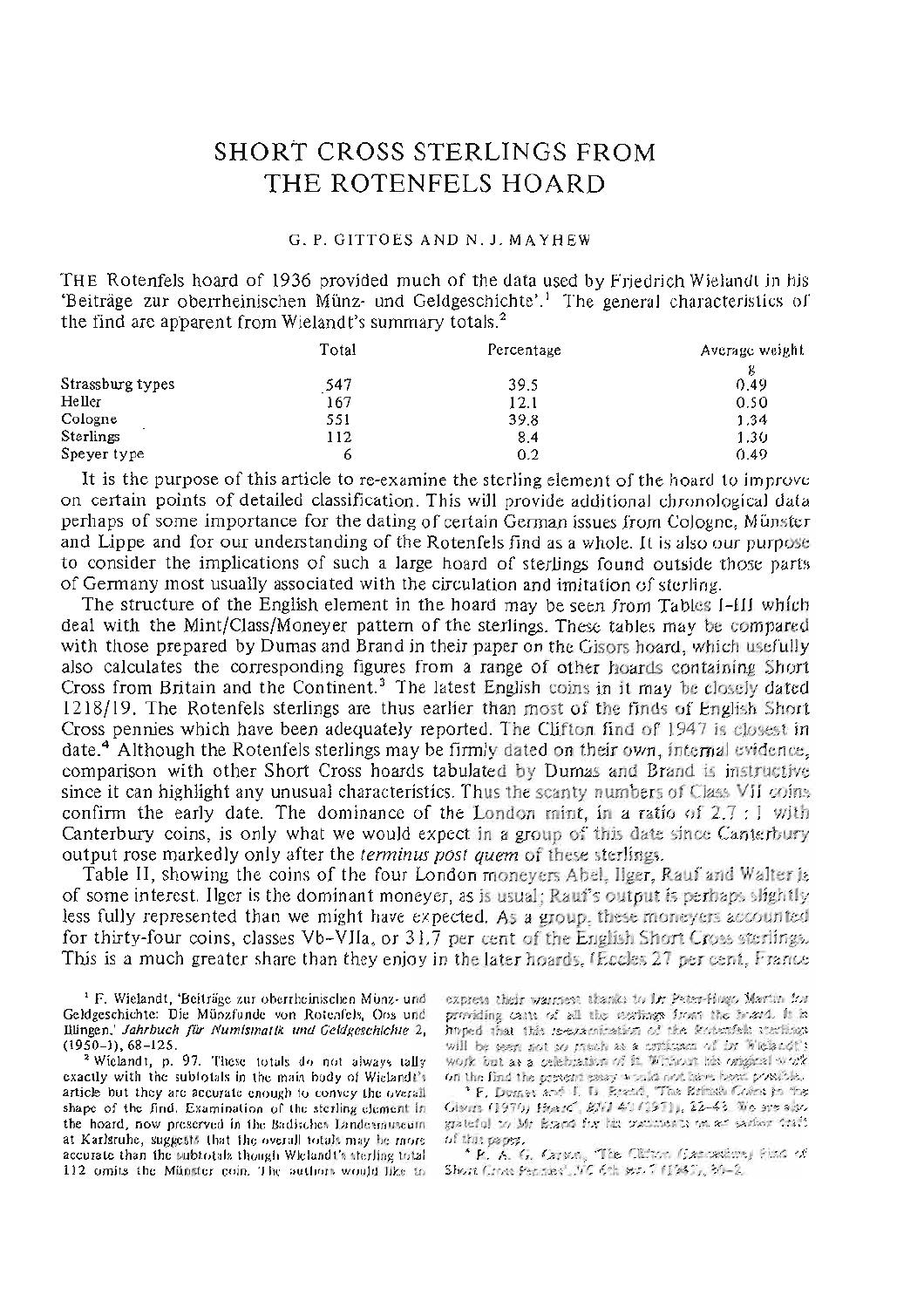|                     |    |              |   | Sterlings from Rotenfels by Mints and Classes |                |                  |                  |       |          |
|---------------------|----|--------------|---|-----------------------------------------------|----------------|------------------|------------------|-------|----------|
|                     | I  | П            | ш | IV                                            | V              | VI               | VII              | Total | % of 107 |
| London              | 4  | $\mathbf{1}$ | 1 | 11                                            | 16             | 22               | $\boldsymbol{2}$ | 57    | 53.3     |
| Bury                |    |              |   |                                               |                | $\boldsymbol{2}$ | 1                | 3     | 2.8      |
| Canterbury          |    |              |   | 4                                             | 7              | 6                | 4                | 21    | 19.6     |
| Durham              |    |              |   |                                               |                |                  |                  |       |          |
| Exeter              |    |              |   |                                               |                |                  |                  |       |          |
| Ipswich             |    |              |   |                                               | 1              |                  |                  |       |          |
| Lincoln             |    |              |   |                                               | $\overline{2}$ |                  |                  |       | 6.5      |
| Northampton         |    |              |   |                                               |                |                  |                  |       |          |
| Norwich/Northampton |    |              |   |                                               |                |                  |                  |       |          |
| Winchester          | 3  |              |   |                                               | 4              |                  |                  |       | 6.5      |
| York                | 2  |              |   | 3                                             | l              |                  |                  | 6     | 5.6      |
| Totals              | 17 | $\mathbf{1}$ | Ĩ | 18                                            | 32             | 31               | 7                | 107   |          |
|                     |    |              |   |                                               |                |                  |                  | 2     |          |
| Irregular<br>Lippe  |    |              |   |                                               |                |                  |                  |       |          |
| Münster             |    |              |   |                                               |                |                  |                  |       |          |
| Scotland            |    |              |   |                                               |                |                  |                  | 2     |          |
|                     |    |              |   |                                               |                |                  |                  |       |          |
|                     |    |              |   |                                               |                |                  |                  | 113   |          |
|                     |    |              |   |                                               |                |                  |                  |       |          |
|                     |    |              |   |                                               |                |                  |                  |       |          |

TABLE I

TABLE II *Four London Moneyers* 

|        | No. of coins |                            |
|--------|--------------|----------------------------|
| Abel   |              |                            |
| llger  | 12           |                            |
| Rauf   | 6            |                            |
| Walter | 9            |                            |
|        |              |                            |
|        | 34           | $= 31.7\% \text{ of } 107$ |
|        |              |                            |

21 per cent, Colchester 18 per cent, Gisors 18 per cent, Ribe I 16 per cent, Ribe II 12 per cent, Wrexham 11 per cent), but rather less than their 41 per cent share of the Clifton hoard, with which the Rotenfels sterlings must be roughly contemporary. Indeed the Clifton coin by the London moneyer Terri suggests that Rotenfels may indeed have been the earlier of the two sterling parcels. How, then, can the 31.7 per cent representation of the quartet of London Class VI moneyers be reconciled with a date *earlier* than that of the Clifton find which scored 41 per cent?

The explanation for this anomaly lies in the unusually high proportion of early Short Cross coins in Rotenfels. Lawrence Classes I to IV account for 34.6 per cent of the English sterlings found at Rotenfels. This early bias not only explains the unexpectedly low proportion of coins from the London moneyers Abel, Ilger, Rauf and Walter, but also points up the really distinctive feature of the Rotenfels group: far more coins of Class I-IV occur than would have been expected in a typical sample of the currency collected in England

### TABLE III *Proportions of Classes*  No. of coins  $\%$  of 107  $I-IV$  37 34.6  $V$  32 29.9 VI 29.0 VII 7 6.5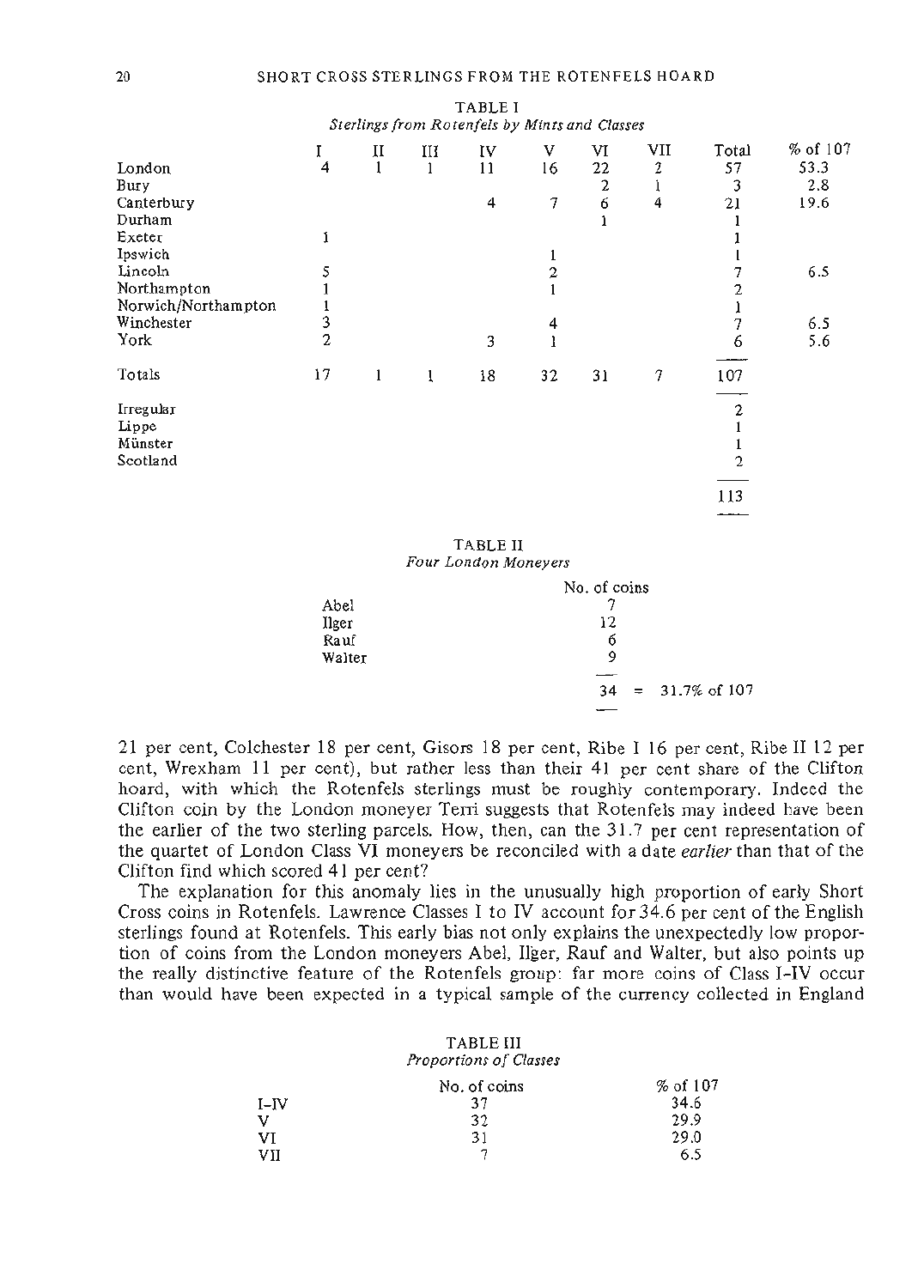c.1220. The foreign wars and diplomacy of Richard and John, and John's recoinage of lightweight coin in 1205, together reduced what must initially have been a substantial issue between 1180 and 1204 to a very small proportion of the coin in use in England in the first half of the thirteenth century. Dumas and Brand show that Classes I-IV never accounted for more than 12 per cent of the other known finds.

It thus appears that hoards of sterling actually accumulated abroad may be distinguished from parcels recently exported from England by their higher proportion of the earlier classes. Sterling on the Continent would not have been subjected to the 1205 English recoinage while the very large royal expenditure which removed the early types from England would have increased the numbers of those types on the European mainland. We may therefore conclude that the Rotenfels sterlings were probably not a group recently exported to Germany from England c. 1220 but put together on the Continent from sterling already there.

Further analysis below will attempt to refine the picture still further, identifying different patterns of use in different parts of Germany. A necessary preliminary task, however, is to date the Rotenfels find, taking into account the chronological information provided by the sterlings.

The latest English sterlings cannot be dated much after 1218 or 1219. There are seven coins of Class VII, which was introduced in December 1217. Willelm, the moneyer of the Bury St Edmunds coin in the find, was replaced early in 1218.<sup>5</sup> The other moneyers represented in Class VII at Rotenfels, Ilger and Rauf at London and Henri, loan, Roger and Simon at Canterbury all figure in both the useful lists of moneyers extant for 1217-18 and 1221-22.<sup>6</sup> However, all seven coins exhibit the early forms of lettering, especially the small E and C and the pointed and bar-topped A noted by Stewart as early features.<sup>7</sup>

The later forms of Class VII are plentiful enough, so the date of the English sterling element is relatively firmly fixed. It must have been roughly contemporary with the Clifton hoard, which is probably slightly later since it contained a coin by Terri at London who figures in the 1221-22 moneyer list but not in that of 1217-18.

The two Scottish pennies are both of the Short Cross issue in the name of William the Lion with the Hue Walter reverse without specification of mint. The details are as follows:

1. facing left, 6 point stars, Burns<sup>8</sup> Class I, Burns, PL. V, 47, same obv. die

2. facing left, 5 point stars, Burns Class III, Lockett<sup>9</sup> photos I, 39, same obv. die

and the legends are given in full in Appendix 1.

In the present state of our knowledge of the chronology of the Scottish Short Cross series, these two coins do not significantly influence our dating of the find.

The hoard was dated by Wielandt to the 1240s, but evidence of the sterlings tells us that the latest English coins can be closely dated c.1219. Similarly the latest Cologne pfennigs, of Archbishop Heinrich I (1225-38), reward closer examination. They are all of Havernick 647, except for five pfennigs and two halfpennies of an unpublished but closely corresponding type. There are thus 134 examples of Havernick 647 and none of Heinrich I's other substantive type, Havernick 642. This argues strongly that Heinrich I's first type was Hävernick 647, and that it can be assigned to the first part of Heinrich's archiepiscopacy.<sup>10</sup> The Cologne coins therefore suggest a date of deposit in the early 1230s. The chronology

<sup>5</sup> Ian Stewart, 'English Coinage in the Later Middle Years of John and the Minority of Henry III' Part One, *BNJ* 49 (1979), 33-5.

 The interesting references to the moneyers in the king's and lord treasurer's remembrancer's memoranda rolls were first brought to the notice of, numismatists by J. D. Brand, 'Some Short Cross Questions', *BNJ* 33 (1964), 65.<br>- 7 Stewart, pp. 35–36.<br>- 8 Edward Burns, *The* 

1887).

<sup>9</sup> A complete set of photographs of the Lockett collection is kept at the British Museum. The coin in question is on the first pair of plates (obv. and rev.) in the Scottish Series.

 Walter Havernick, *Die Munzen von Koln* (1935). When Hävernick wrote, without the Rotenfels evidence, he dated both types 1226-38, noting that there were then no grounds for placing either issue first.

Edward Burns, *The Coinage of Scotland* (Edinburgh,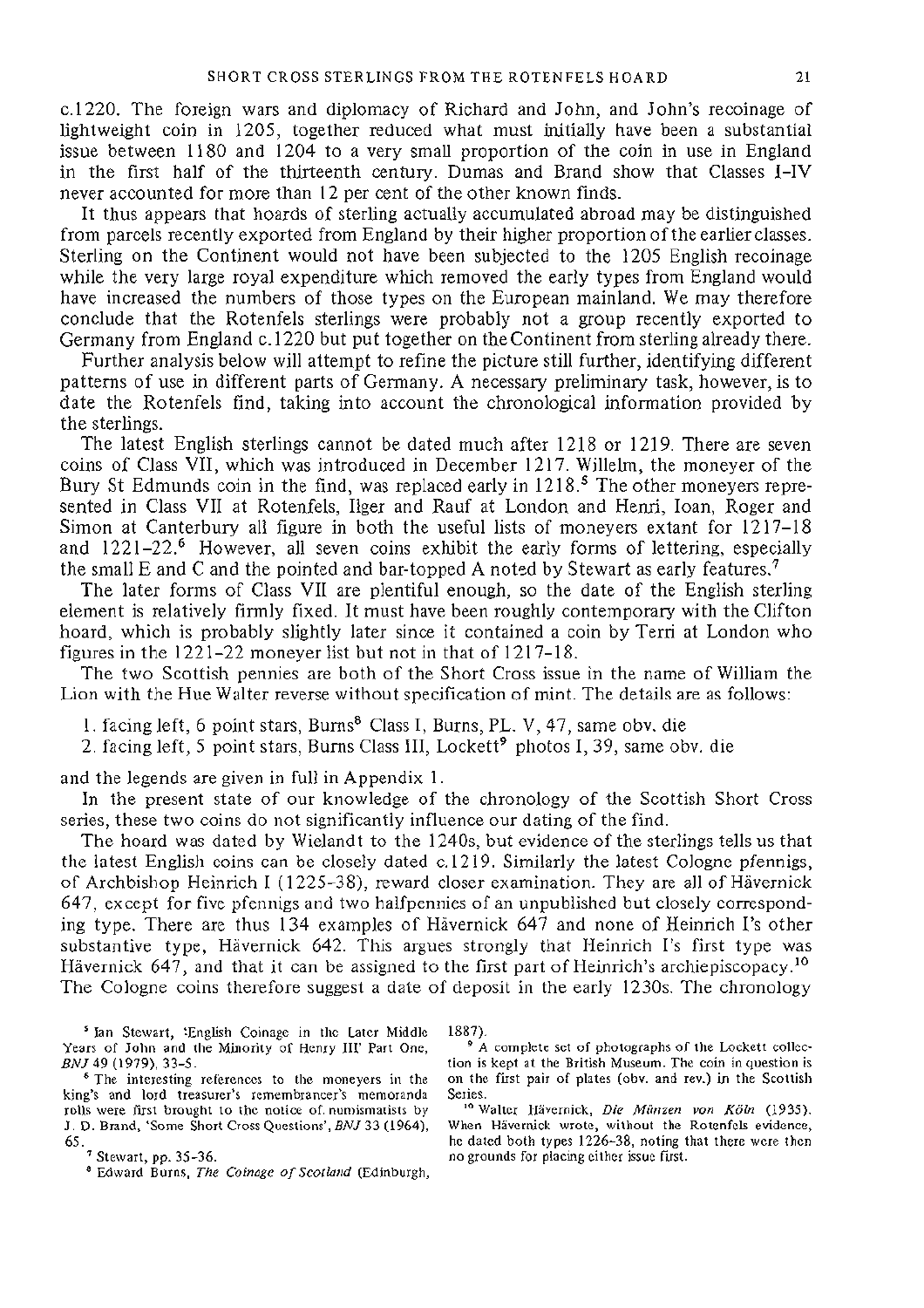of the Strassburg and Heller content is more uncertain. Wielandt dated it 1230-50, and settled on a date of deposit in the 1240s. He was aware that Rotenfels was earlier than Oos because of the types of Strassburger pfennigs in the two hoards, and this is confirmed by a comparison of sterlings in Oos and Rotenfels.<sup>11</sup> Only new finds will show whether the Strassburg and Heller coins in Rotenfels are compatible with a date in the 1230s as the Cologne and sterling element seems to suggest. Although the sterlings and Cologne pfennigs can be firmly dated earlier than Wielandt supposed, it would not be safe to assume that the Strassburg and Heller element was necessarily of similar date. Once a currency moves out of its normal milieu the date of the latest issues is no longer a reliable guide to the probable date of concealment.

Questions about the use of sterling in Germany arise from the fact that Rotenfels is one of the largest hoards of Short Cross sterlings found in Germany but it lies far to the south of the principal area of sterling circulation and imitations which centred on Westphalia. The Hillschied find poses the same problem. The resolution of this paradox requires first that we define carefully what we mean by 'circulate'. This term will here only be used to indicate genuine integration with the existing local currency permitting regular and easy use at all levels of society. It will be argued that this did occur in Westphalia and those parts of northern Germany operating a heavy, Cologne weight standard. By contrast where a light standard prevailed, sterling was more likely to be used more as bullion. In the south it occurs in fewer finds, almost always in the company of Cologne pfennigs, but when it does occur it is likely to be in larger conglomerations, as a store of wealth perhaps more than as a means of exchange.

The supporting evidence for this theory calls for an analysis which will distinguish between areas of heavy and light standards, and between north and south, and which is capable of incorporating both documentary and find evidence.

The find evidence from south Germany and beyond is easily summarised. Apart from the large sterling content in Rotenfels and Hillschied, smaller quantities occurred in Beratshausen, Ladenburg, Oos and Obermörlen, always in the company of Cologne pfennigs. Beyond Germany to the south, the Ostrovo 1898 find exhibits the same phenomenon, of Short Cross and Cologne pennies together.<sup>12</sup> Finds of Short Cross further north in Germany are more plentiful but usually contain only a handful of English coins. It would seem that the English coins were fully integrated into the local currency which operated on the heavy Cologne weight standard. This common standard of weight and fineness is the principal reason why in the early thirteenth century sterling did circulate in northern Germany, and was indeed extensively imitated there, while in the Low Countries, where English trading contacts were much greater, Short Cross sterling is almost never found. A brief examination of the find and documentary evidence for Short Cross sterling in the Low Countries points up this contrast with Germany and serves to emphasize the overriding importance of the weight standard of the host country.

Only one Short Cross penny has been recorded found in the Netherlands: Abel on Lunde found on Terschelling beach. Moreover, 'the close searching of this beach by a local collector resulted in several more unusual coins (probably washed ashore)' being found.<sup>13</sup> The only Short Cross hoard from the Low Countries seems to have been a second find from Beveren, of similar composition to the first find but with the addition of sterlings.<sup>14</sup> The imitation

<sup>12</sup> For the Ostrovo hoard, and a summary of other finds including sterling from Yugoslavia, Roumania, Hungary

and Greece, see N. J. Mayhew and B. H. I. H. Stewart, 'The Sterling Element in the 1898 Ostrovo Hoard',*NC* 144  $(1984)$ ,  $173-9$ .

<sup>13</sup> Letter from Prof. Enno van Gelder and Drs Jacobi of the Hague.

<sup>14</sup> See A. de Witte in 'Les relations monétaires entre la Flandre et l'Angleterre jusqu'au XVII<sup>e</sup> siecle' *Revue de Droit international* (1894), 75-94.

<sup>&</sup>lt;sup>11</sup> Oos contained a London coin of Class VII by Ricard, who was appointed moneyer in 1230. Summary details of and the references to other German finds containing English Short Cross are given in the list of finds, Appendix 2. Fuller details of finds from part of Westphalia are available in Peter Ilisch, *Munzfunde und Geldumlaufin Westfalen in Mittelalter und Neuzeit* (Münster, 1980).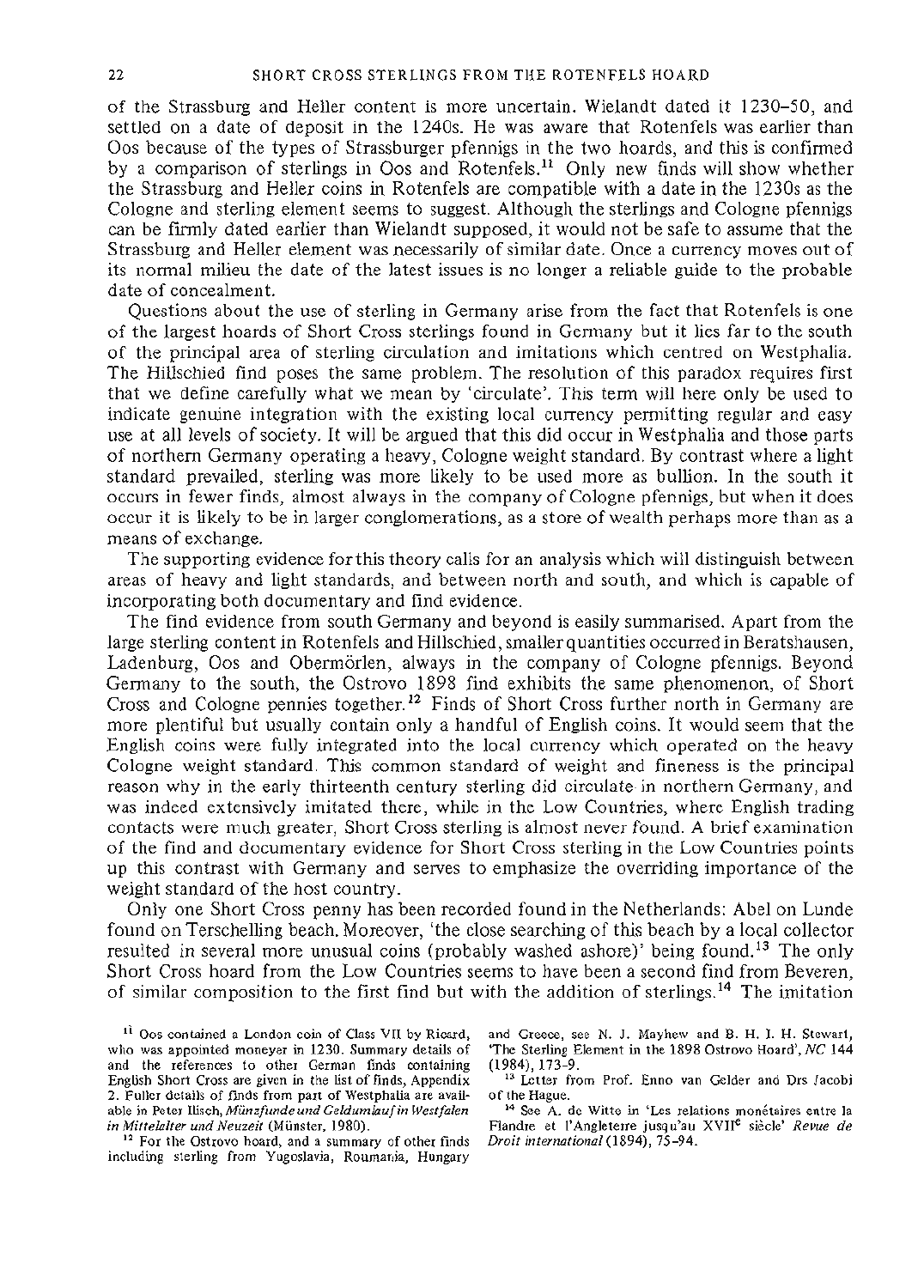of the Short Cross sterling type on the so-called 'Kopfchen' from Holland suggests, however, that the sterling coinage was not unknown, as does a Utrecht rent of 1208 cited in sterling.<sup>15</sup> The early use of the sterling reverse with a profile head on the obverse of the small Holland deniers may perhaps be explained partly in terms of the contacts between Floris III and Scotland.<sup>16</sup> In Artois early documentary evidence for sterling seems particularly plentiful, beginning as early as 1177 and becoming more frequent in the first half of the thirteenth century.<sup>17</sup> Because of its reliable fineness sterling may sometimes have been cited as a measure of value, rather than actually used, and some of the Artois documentary evidence suggests this particularly strongly, e.g. the earliest reference, when the payment originally stipulated was sixty sous de Chalon, but 'si moneta deteriorabitur vel forte meliorabitur, 20 solidus sterlingorum ecclesia Saint-Vaast nobis persolvet.' The men of the Low Countries were clearly familiar with sterling from an early date, but the absence of finds argues strongly that it did not *circulate* till the second half of the thirteenth century. Before then sterling was perhaps reserved to international merchants, aristocrats and the church. For the rest of the population in the first half of the thirteenth century sterling had to be recoined in those areas where a coinage on a light standard operated, but was tolerated in those parts of Germany where it circulated alongside the Cologne pfennig.

The documentary evidence for Germany suggests that English Short Cross sterling was not so very plentiful. Hatz has noted that in Schleswig-Holstein the documents, and the finds, indicate that the role of sterling begins only after about 1250.<sup>18</sup> The first Danish documentary evidence for sterling is dated 1251, almost exactly contemporary with the Ribe hoard.<sup>19</sup> Similarly Kennepohl dated the influx of English sterling into East Friesland to the middle of the thirteenth century.<sup>20</sup> However, it is Hävernick's invaluable study of the Cologne pfennig which provides most information on documentary evidence for sterling.<sup>21</sup> Thus Havernick cites a payment from Cologne to Rome of 500 *marcis bonorum novorum et legalum sterlingorum* in 1214, but notes that this early use of sterling is almost without parallel: the next example known to him from the lower Rhine is dated 1268, from which date sterling references become more common. Similarly the Utrecht rent of 1208 mentioned above is over fifty years earlier than the next sterling reference for the area. The same picture of the dominance of the Cologne pfennig in the first half of the century, and the gradual appearance of other currencies including sterling after 1250 emerges from the archives of monasteries such as Kaiserwerth, Heisterbach and Altenberg. Gelderland and Zutphen provided Havernick with two sterling references, 1238 and 1248, amongst a mass of Cologne pfennig evidence before 1250, and an increasing number of sterling references thereafter. Quix's *Codex Diplomaticus Aquensis* provides a similar picture for Aachen. Most interestingly Havernick found no documentary evidence for English sterling from Westphalia. Cologne pfennigs are found in the Westphalian documents, though only rarely in northern Westphalia. Havernick notes that the Cologne pfennig could enter the circulation of an area on a heavy coinage standard and circulate equally with the local currency without needing specific mention in the documents and the same reasoning could apply to the sterling. This total integration with the host currency may thus explain the scarcity of documentary references to sterling and the widespread but scanty representation of English

1 5 W. Havernick, *Der Kolner Pfennig im 12 und 13 Jahrhundert* (Beiheft 18, zur Vierteljahrschrift fur Sozialund Wirtschaftsgeschichte. Stuttgart, 1930), p. 108.

 Ian Stewart, 'Imitation in later medieval coinage: the influence of Scottish types abroad' in *Studies in Numismatic Method Presented to Philip Grierson,* edited by C. N. L. Brooke and others (Cambridge, 1983), pp. 303-25. C. Richebe, *Les monnaies feodales d'Artois* (1963), pp. 121-22.

 G. Hatz, 'Finds of English medieval coins in Schleswig-Holstein' in *Studies in Numismatic Method Presented to*  *Philip Grierson,* edited by C. N. L. Brooke and others (Cambridge, 1983), pp. 205-24.<br><sup>19</sup> NNA 1955, p. 11.

<sup>20</sup> HBN 4, (1950), p. 22.

 W. Havernick, *Der Kolner Pfennig,* p. 132 (citing Th. J. Lacomblet, *Urkundenbuch fur die Geschichte des Niederrheins* I 1840, II 1846, III 1853), and following p. refs. 108, 133-4, 138-9 (citing L. W. Sloet, *Oorkondenboek d. Grafschappen van Gelre en Zutfen,* 1872/6), 140-1, 205 (Miinster sterlings may of course appear in the documents merely as Miinster pfennings), 209, 210.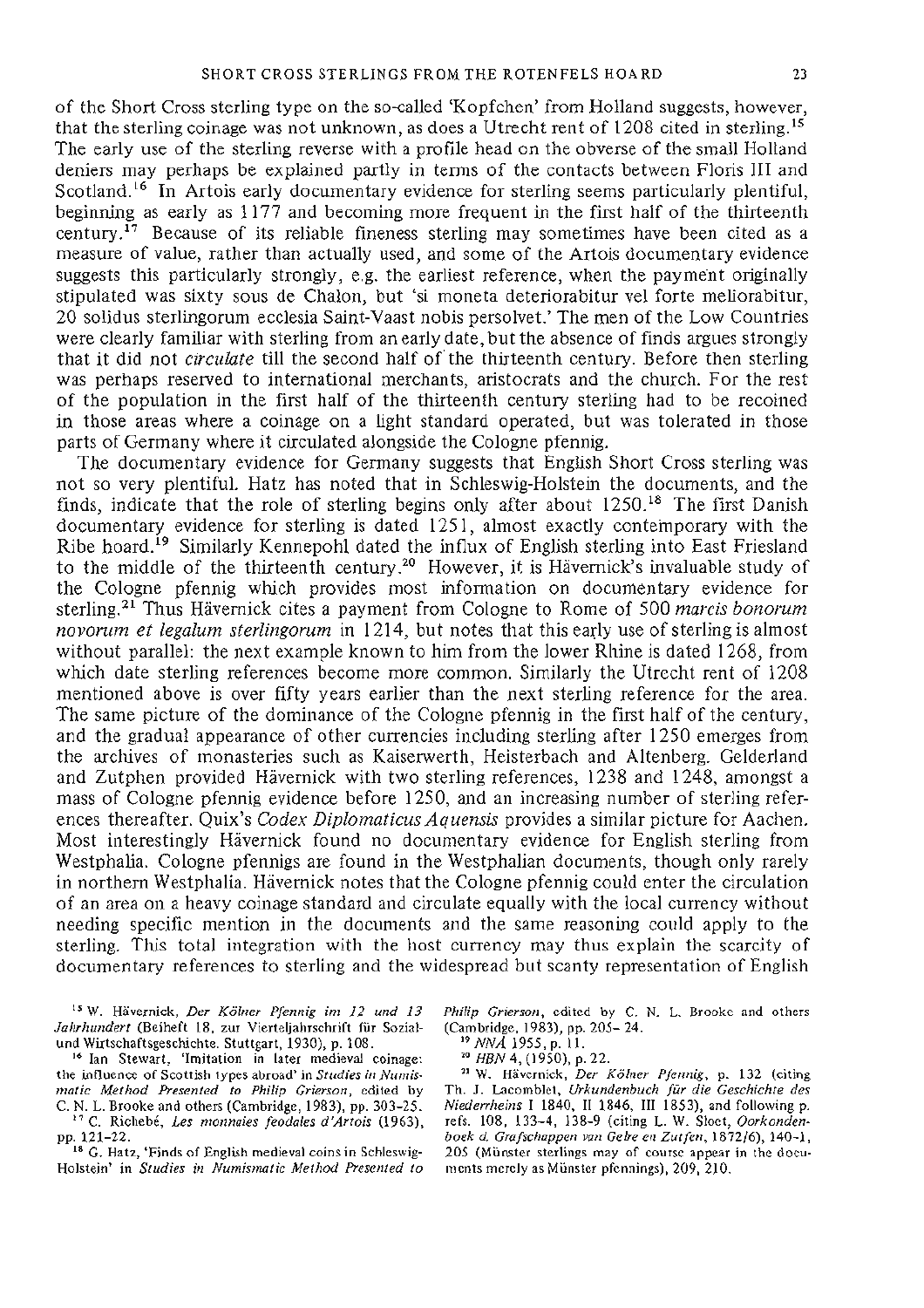sterling in north German finds. Nevertheless, it is clear from both finds and documentary evidence that compared with Long Cross sterlings, Short Cross was not as plentiful. Why then was it so widely imitated?

Ian Stewart has usefully distinguished between various grades of imitation ranging from abject copies to independent yet derivative types.<sup>22</sup> Westphalia did produce some copies, but it is the extensive range of adaptations/derivatives, especially from Münster in the 1220s and from Hamm in the 1240s, which are the distinctive feature of its monetary history at this time. If the English sterling presence was as modest as the existing finds and documents seem to suggest, why was sterling so extensively imitated? Clearly the English coin was well known and liked; its weight and fineness were reliable. But is it possible that it was also imitated in preference to the imitation of Cologne pfennigs because the two coins habitually circulated together but the legal and political implications of copying the coinage of the archbishop were more worrying than those of copying sterling?<sup>23</sup>

Rotenfels contains only four German sterlings, three copies attempting English legends and types, and one sterling of Münster with the reverse Henri on Lund. Münster imitations of this type have already been dated early, c. 1210, because of the correspondence of the obverse type with that used on the Münster Dom denars.<sup>24</sup> A date at any rate before 1220 is confirmed by the Rotenfels provenance, which is incidentally the only hoard provenance known for coins of this type, using the obverse of the type used on the Dom denar with a Henri on Lund reverse. Of the three copies, one is an instantly recognisable Lippe type with a rose in the crown already identified by Wielandt. The other two, however, have not been recognised as imitations hitherto: one is in fact a very good copy, reading  $+$ IOhAN-ON $\alpha$ AN while the other reads  $+ROBGRD-ON-GA1$ . Assuming that all these copies may be dated with the English parcel, i.e. before 1220, this provides interesting evidence for their early date. Such copies are known in very small numbers in one or two relatively early hoards, e.g. Eccles, Hesseln (both c.1230) and Colchester c. 1237, but they are more plentiful in later hoards such as Ribe, Naxos and Hildesheim. Thus a firm early date for these types is important.

#### APPENDIX 1

## The Coins

All Cs and Es are round and closed unless otherwise indicated. Coins illustrated by Wielandt are marked with an asterisk.

| London |           |             |                                    | Wielandt Number |
|--------|-----------|-------------|------------------------------------|-----------------|
| Ia     | Eimer     | LVN.        | Es and Cs square,<br>M round       | $123*$          |
| Jb     | Pieres    | <b>LVND</b> |                                    | 128             |
| Ib     | Pieres M. | LVN         |                                    | 129             |
| İb     | Raul      | <b>LVND</b> |                                    | 134             |
| IIа    | Raul      | LVNDEN      |                                    | $133*$          |
| IIa    | Raul      | LVNI        |                                    | 130             |
| IVa    | Ricard    | LVND        | ND ligatured                       | 136*            |
| IVa    | Stivene   | LVN         | C used in place of<br>E on reverse | 137             |

<sup>22</sup> Ian Stewart, 'Imitation in later medieval coinage'. pp. 304-5.<br><sup>23</sup> The exploration of this possibility would call for a

major study of Cologne imitations. It should be stressed that it is only offered here tentatively, and that the idea is restricted to sterling adaptations and derivatives. The *copying* of sterling may have been intended for the Flemish or English market. We even know of Cologne pfennigs overstruck with copied 'English' Westphalian types. See Ian Stewart, *Lagom, Festschrift fur Peter Berghaus zwn 60 Geburtstag am 20 November 1979* (Münster, 1981), pp. 205-10.

 P. Berghaus, *Westfalische Munzgeschichte des Mittelalters* (1974), p. 11.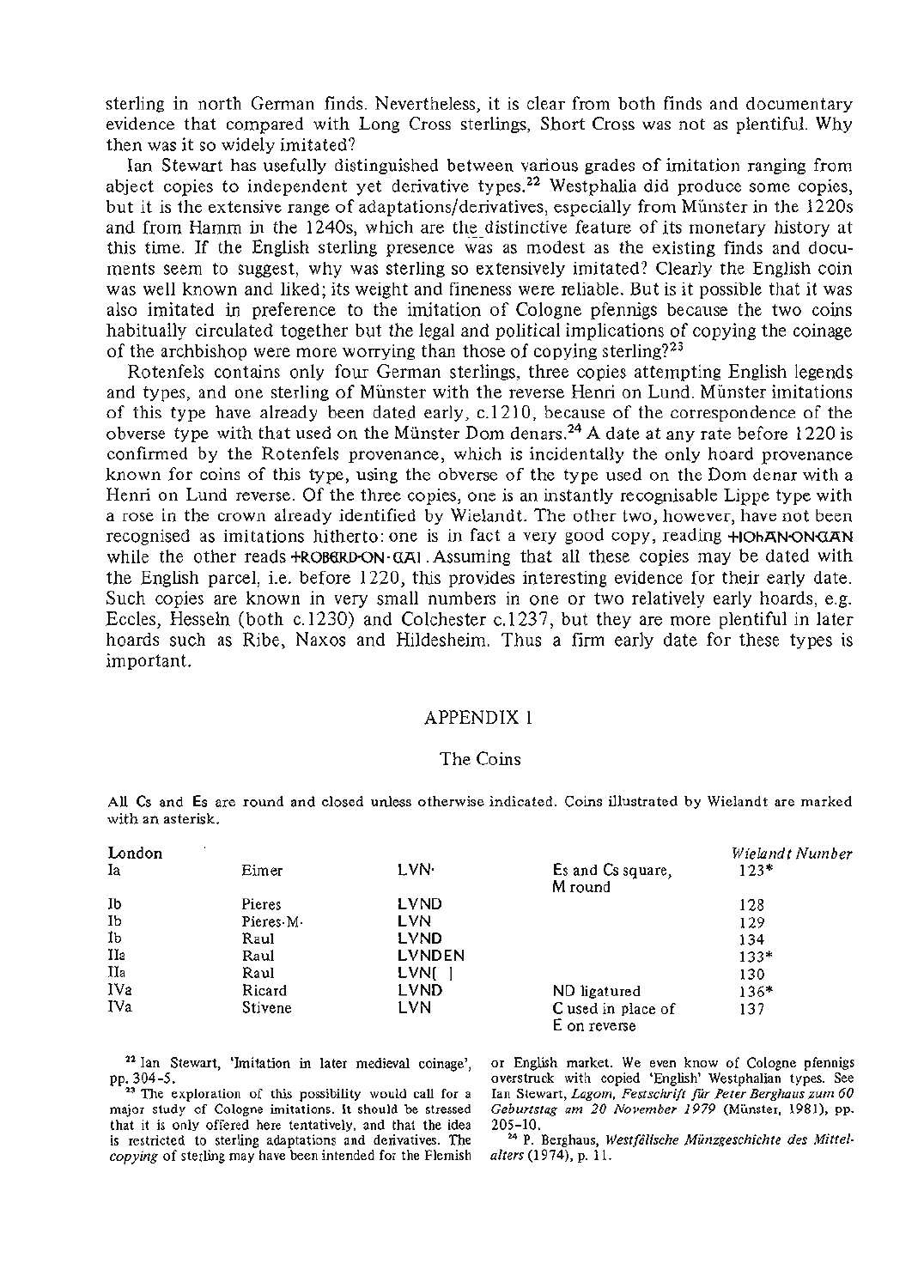| London            |                |                |                        | Wielandt Number   |
|-------------------|----------------|----------------|------------------------|-------------------|
| IVa               | Stivene        | <b>LVN</b>     | VN ligatured           | 137               |
| <b>IVa</b>        | Stivene        | <b>LVN</b>     |                        | 137               |
| IVb               | Uncertain      | LVND           |                        | 146               |
| IVb               | Ricard         | <b>LVN</b>     |                        | 135*              |
| IV <sub>b</sub>   | Willelm        | <b>LVN</b>     |                        | 141 ог 142        |
| IV <sub>b</sub>   | Willelm        | LVN            |                        | 141 or 142        |
| <b>IVb</b>        | Willelm        | LVN            | VN ligatured           | $143*$            |
| IVc               | Fulke          | LVND           |                        | $124*$            |
| IVc               | Willelm        | Lν             |                        | 141               |
| Va                | Willelm        | [ ] LN.ON.LVN  | Reversed S on obv.,    | 141 or 142        |
|                   | fragment       |                | no pellets in curls    |                   |
| Vbi               | Beneit         | LVND           |                        | 122               |
| Vbi               | Beneit         | $[$ $]ND$      |                        | 122               |
| Vbii              | llger          | LVM[           |                        | 126               |
| Vbii              | Willelm-L-     | LV.            |                        | 144               |
| Vbiii             | Adam           | LVNDE          |                        | 121               |
| Vbiji             | Willelm T.     | LV.            |                        | 145               |
| Vc                | Abel           | LVNDE          | ND ligatured           | 120               |
| Vc                | Abel           | LVNDE          | ND ligatured           | 120               |
| Vc                | <b>Ilger</b>   | LVNDE          |                        | $127*$            |
| Vc                | Ilger          | LVN            | /REX                   | 125               |
| Vc                | llger          | LVND           | ND ligatured           | 126               |
| Vc                | Rauf           | LVNDE          | ND ligatured           | 131               |
| Vc                | Walter         | 1V             |                        | 138 or 139        |
| Vc or VIa1        | Walter         | LV             |                        | 138 or 139        |
|                   | Walter         | LV.            |                        | 138 or 139        |
| Vc or VIa1        |                |                |                        | 118?              |
| VIa1              | Abel           | LVN[]<br>LVNDE |                        | 119?              |
| VIa1?             | Abel           |                | ND ligatured           | 130               |
| VIal              | Rauf           | LVND[]<br>LV   | ND ligatured<br>/REX   | 138 or 139        |
| VIal              | Walter         |                |                        |                   |
| VIa1              | Walter         | Lν             |                        | 138 or 139        |
| VIa 1             | Walter         | LV.            |                        | 138 or 139        |
| VIal              | Walter         | LV.            |                        | 138 or 139<br>126 |
| VIa1?             | Ilger          | LVND           | ND ligatured obv. cast |                   |
|                   |                |                | faulty                 | 140               |
| VIal?             | Walter         | LVN            | VN ligatured           | 130               |
| V1a2              | Rauf           | <b>LVND</b>    | ND ligatured           |                   |
| VIa2              | Walter         | LV.            |                        | 138 or 139        |
| VIbi              | Abel           | LVNDE          | ND ligatured           | 120               |
| VIb1              | $_{\rm{Hger}}$ | LVNDE          |                        | 127               |
| VI <sub>b</sub> 1 | <b>Ilger</b>   | LVN[]          |                        | 126               |
| VI <sub>b1</sub>  | Rauf           | LVNDE          | ND ligatured           | 131               |
| VIbl or 2         | Rauf           | LVNDEN         | ND ligatured           | 132?              |
| VIcl              | Ilger          | LVNDE          |                        | 127               |
| VIc2              | Ilger          | LVNDE          | Turned over in the die | 127?              |
| VIc2              | Ilger          | LVNDE          |                        | 127               |
| V1c2              | Abel           | <b>LVNDE</b>   |                        | 120               |
| VIc2              | Abel           | $[$ ]NDE       |                        | 120               |
| $V1c3/2$ mule     | Ilger          | LVNDE          |                        | 127               |
| VIIa              | <b>П</b> geг   | LVND           |                        | 126               |
| VIIa              | Rauf           | LVNDE          | Rev. with grained      | 131               |
|                   |                |                | inner circle           |                   |
|                   |                |                |                        |                   |
|                   |                |                |                        |                   |
| Bury              |                |                |                        |                   |
|                   |                |                |                        |                   |

| ршу<br>V1c2 | Rauf               | SANTE: |                                                  | 98  |
|-------------|--------------------|--------|--------------------------------------------------|-----|
| VIc3        | Rauf <sup>[]</sup> | SANTAD |                                                  |     |
| VIIa        | Willelm            | L IANT | Same obv. die as a coin<br>of Dout in DM and DMI | 107 |

of Rauf in BM, see BNJ<br>49 (1979), Pl.V, 91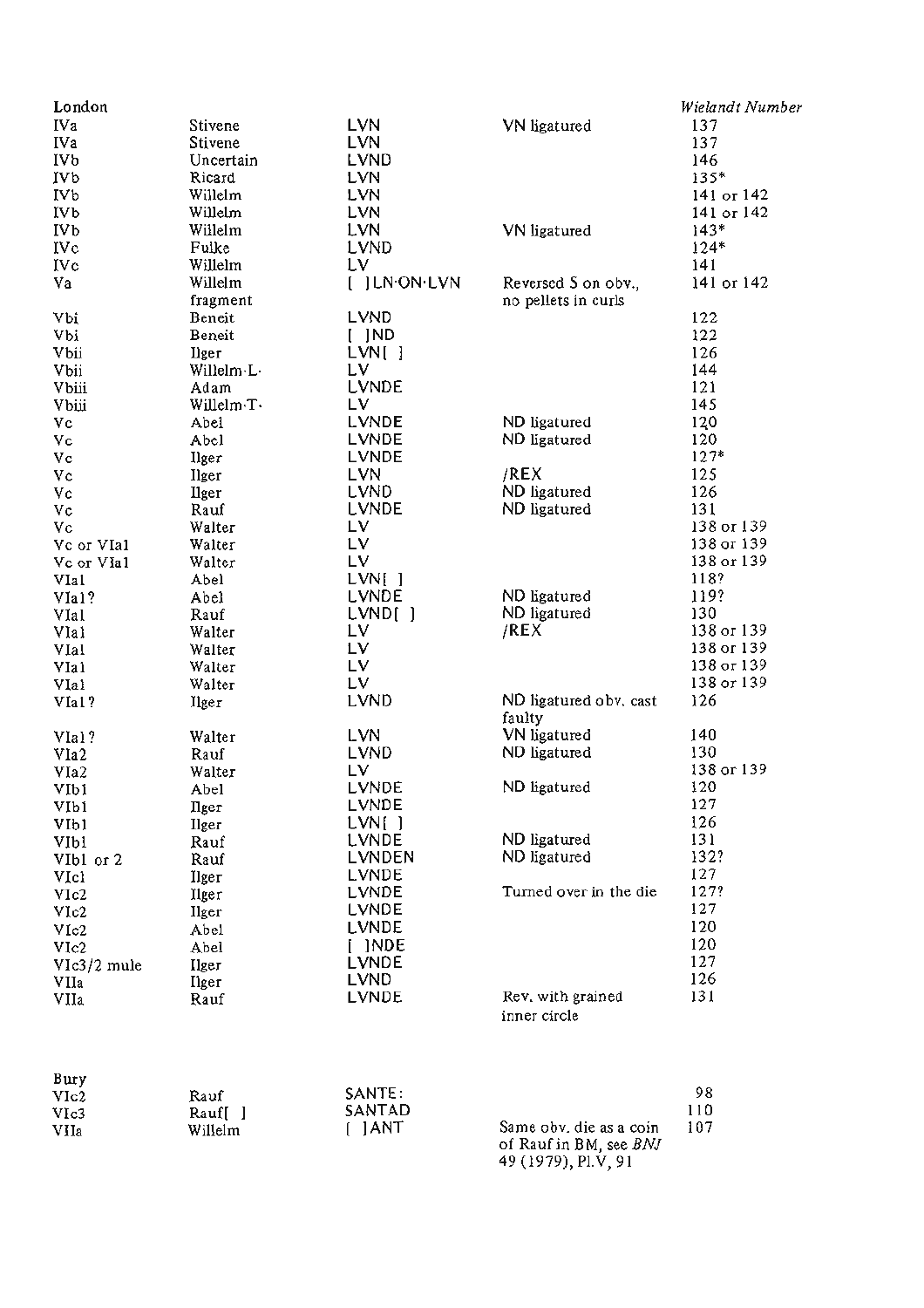Wielandt Number

| Canterbury  |                                      |                     |                          |                  |
|-------------|--------------------------------------|---------------------|--------------------------|------------------|
| ΓVa         | Roberd                               | CAN                 |                          | 100              |
| <b>IVb</b>  | Goldwine                             | с                   |                          | 85               |
| IVb         | Ioan                                 | CANTI               |                          | 93               |
| IVb         | Menir (sic)                          | CANT                |                          | 96 (illus.no.95) |
| Vbi         | Goldwine                             | (0N)                |                          | 86               |
|             | (GOLD WINE)                          |                     |                          |                  |
| Vbi or ii   | Hue                                  | CANTE               |                          | 90               |
| Vbii        | Hue                                  | <b>CANTE</b>        |                          | 90               |
| Vbii        | Hue                                  | CANTE               |                          | 90               |
| Vbii        | Simon                                | CANT                |                          | 105              |
| Vc          | Arnaud                               | СA                  |                          | 84               |
| Vc          | Iohan.M.                             | CAN                 |                          | 95               |
|             |                                      | CANTÉ               | No stop on obverse       | 89               |
| V1b2        | Hiun                                 |                     |                          |                  |
| VIc2/3 mule | Roger                                | CANTE               |                          | 101              |
| VIc3        | Henri                                | $[$ $]$ $ANTE$      | Turned in die            | 88               |
| VIc? Samuel | Samuel                               | CAN                 | Obverse cast faulty      | 102              |
| VIc3        | Simon                                | CANTE               |                          | 104              |
| VIc3        | Walter                               | CAN                 |                          | 106              |
| VIIa        | Henri                                | CANT                |                          | 87               |
| VIIa        | Ioan                                 | CANT                |                          | 92               |
| VIIa        | Roger                                | CANT                |                          | 97?              |
| VIIa        | Simon                                | CANT                |                          | 103              |
|             |                                      |                     |                          |                  |
|             |                                      |                     |                          |                  |
| Durham      |                                      |                     |                          |                  |
| VIa2        | Pieres                               | <b>DVR</b>          | Dies = Allen Du $615/$   | 108              |
|             |                                      |                     | du 612 (new combination) |                  |
|             |                                      |                     |                          |                  |
|             |                                      |                     |                          |                  |
| Exeter      |                                      |                     |                          |                  |
| Ib          | Roger                                | <b>EXEC</b>         |                          | 109              |
|             |                                      |                     |                          |                  |
| Ipswich     |                                      |                     |                          |                  |
| Vbii        | Alisandre                            | G                   |                          | 111              |
|             |                                      |                     |                          |                  |
|             |                                      |                     |                          |                  |
| Lincoln     |                                      |                     |                          |                  |
| Ib          | Edmund                               | <b>NICO</b>         |                          | 113              |
| Ib          | Lefwine                              | NICO                |                          | 115              |
| Ĩb          | Lefwine                              | <b>NICO</b>         |                          | 115              |
| Ib          | Willelm                              | <b>NICO</b>         |                          | 117              |
| Ic          | Willelm                              | NICO                |                          | 117              |
| Vbii        | Hue                                  | <b>NICOLE</b>       |                          | 114              |
| Vbiii       | Andreu                               | NIC.                |                          | 112              |
|             |                                      |                     |                          |                  |
|             |                                      |                     |                          |                  |
| Northampton |                                      |                     |                          |                  |
| Ib late     | Walter                               | <b>NOR</b>          |                          | $150*$           |
| Vbii        | Roberd                               | <b>NOR</b>          |                          | 149              |
|             |                                      |                     |                          |                  |
|             | Norwich or more probably Northampton |                     |                          |                  |
| Ib          | [Will]elm                            | N                   |                          | 148?             |
|             |                                      |                     |                          |                  |
|             |                                      |                     |                          |                  |
| Winchester  |                                      |                     |                          |                  |
| Ib          | Gocelm                               | W (<br>$\mathbf{l}$ |                          | 152              |
| Ib          | Rodbert                              | WIN                 |                          | 156              |
| Ib late     | Gocelm                               | WINC                |                          | 152              |
| Vbi         | Iohan                                | WINC                |                          | 153              |
| Vbii        | Adam                                 | WINC                |                          | 151              |
| Vbii        | Lukas                                | WIN                 |                          | 154              |
| Vbii        | Miles                                | WINC                |                          | 155              |
|             |                                      |                     |                          |                  |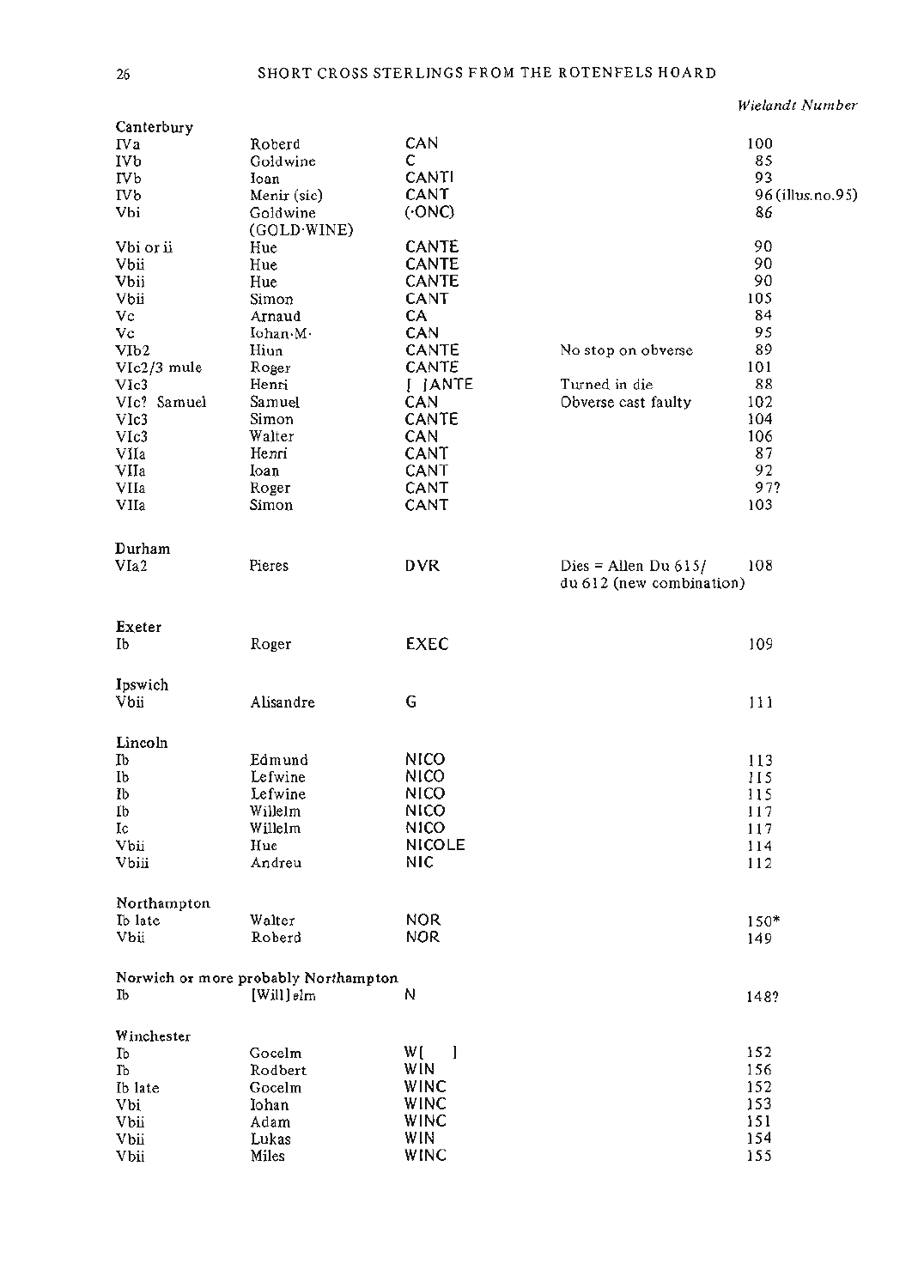*Wielandt Number* 

| York            |         |                 |            |
|-----------------|---------|-----------------|------------|
| Ib              | Hugo    | <b>EVERW</b>    | 160        |
| Ib late         | Turkil  | <b>EVER</b>     | $162*$     |
| IIIa            | Hue     | Ŀ.              | 91         |
| IVa             | Everard | ΕI              | 159?       |
| <b>IVb</b>      | Nicole  | $(C for E)$ EVE | 161        |
| Va or Va/b mule | [D]avi  |                 | 157 or 158 |

#### Scotland

Short Cross in the name of William the Lion *Burns Class* 

| cuss                  |                 |                  |                                 |
|-----------------------|-----------------|------------------|---------------------------------|
|                       | +LERAIVILLAME   | first A unbarred | Burns PLV, 47. Same<br>oby, die |
|                       | +hVEWALTER:01   |                  | 6 point stars                   |
| Ш                     | +LEREIWILA·     |                  | Locket photos I,39              |
|                       |                 |                  | Same obv. die                   |
|                       | +hVEWALTER:     |                  | 5 point stars                   |
| Lippe, probably Lemgo |                 |                  |                                 |
|                       | <b>bENRICI</b>  |                  | With Lippe Rose                 |
|                       |                 |                  | composed of pellets in          |
|                       |                 |                  | the crown                       |
|                       | +LV(NDEC) IVITA |                  | Illustrated by Wielandt         |
|                       |                 |                  | PLVI.157)                       |

#### Münster

Probably Herman II von Katzenellenbogen, 1174-1203 and Otto I von Oldenburg 1203-18 initial cross pommée; Bust of St. Paul, small<br>final S reversed saltire pommée above saltire pommée above each shoulder +hENRIONLVND initial cross pommee Illustrated by Wielandt PI. VI, 166 See B. Peus, 'Das Munzwesen der Bischofe von Munster bis zum beginnenden 13jh' *Westfalia Sacra* 2, 1950, pp. 205-11 and P. Berghaus, op. cit.

Unattributed imitations

| hENRICVSR/EX | +IOhAN-ON-CAN  | Plate, No. 1 |
|--------------|----------------|--------------|
| hENRICVSR/EX | +ROBERD-ON-CAI | Plate, No. 2 |





Unattributed imitations

## APPENDIX 2

Finds of Short Cross Sterling in Germany

Beratshausen *RN\** 18 (1914), 120; *Blatter fur Munzfreunde* 13 (1913), 5435. No numbers, but only a sprinking of sterlings. Bevern-Bokel O. Meier, *Das Br ak teat enfund von Bokel* (1932). One crude imitation Short Cross with several other Netherlands and West- phalian coins and a mass of Hohlpfennigs.